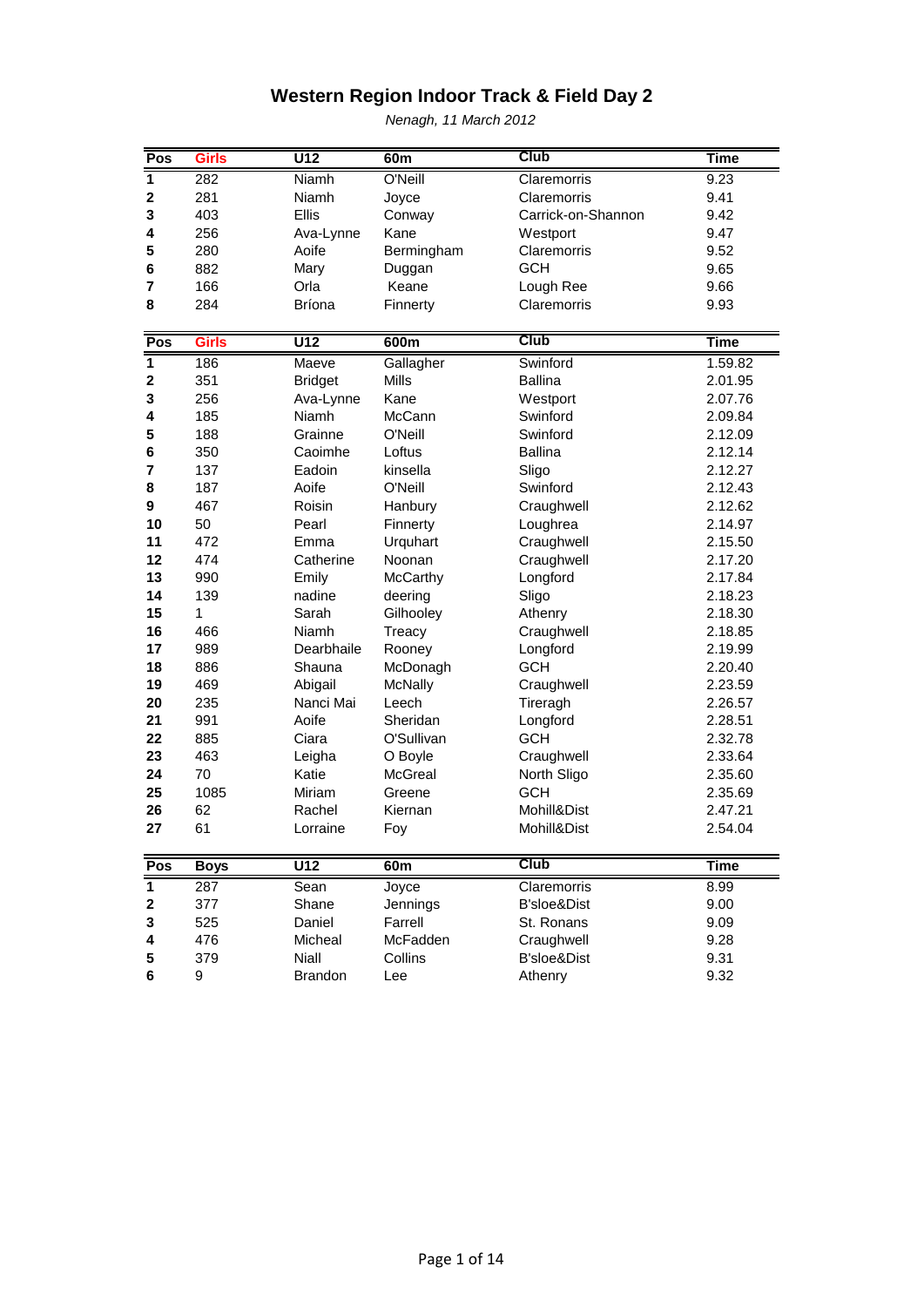| Pos                     | <b>Boys</b>     | $\overline{U12}$ | 600m           | Club                   | <b>Time</b> |
|-------------------------|-----------------|------------------|----------------|------------------------|-------------|
| 1                       | 377             | Shane            | Jennings       | B'sloe&Dist            | 1.51.57     |
| $\mathbf 2$             | 260             | Luke             | Dawson         | Westport               | 1.51.96     |
| 3                       | 9               | <b>Brandon</b>   | Lee            | Athenry                | 1.57.28     |
| 4                       | 141             | noel             | burke          | Sligo                  | 1.59.38     |
| 5                       | 291             | Liam óg          | Horkan         | Claremorris            | 1.59.46     |
| 6                       | 142             | jack             | cawley         | Sligo                  | 2.00.00     |
| 7                       | 475             | David            | McDonnell      | Craughwell             | 2.00.54     |
| 8                       | 8               | Mark             | O'Brien        | Athenry                | 2.00.82     |
| 9                       | 407             | Jack             | Flynn          | Carrick-on-Shannon     | 2.01.74     |
| 10                      | 480             | Michael          | Hand           | Craughwell             | 2.01.76     |
| 11                      | 189             | Liam             | McCann         | Swinford               | 2.02.77     |
| 12                      | 422 ?           | $\overline{?}$   |                |                        | 2.03.74     |
| 13                      | 993             | James            | Moran          | Longford               | 2.04.27     |
| 14                      | 108             | Ryan             | Hoare          | Roscommon              | 2.04.41     |
| 15                      | 408             | David            | O'Connell      | Carrick-on-Shannon     | 2.04.72     |
| 16                      | 502             | Dylan            | <b>Beirne</b>  | <b>Ballinamore</b>     | 2.05.97     |
| 17                      | 72              | Conor            | McGowan        | North Sligo            | 2.06.35     |
| 18                      | 477             | Darren           | Lyons          | Craughwell             | 2.06.54     |
| 19                      | 381             | James            | <b>Burke</b>   | <b>B'sloe&amp;Dist</b> | 2.07.03     |
| 20                      | 355             | Peter            | <b>Timlin</b>  | <b>Ballina</b>         | 2.07.71     |
| 21                      | 889             | Paul             | McNally        | <b>GCH</b>             | 2.07.97     |
| 22                      | 479             | Darragh          | O Connor       | Craughwell             | 2.10.27     |
| 23                      | 406             | Kevin            | <b>Brady</b>   | Carrick-on-Shannon     | 2.10.67     |
| 24                      | 525             | Daniel           | Farrell        | St. Ronans             | 2.11.18     |
| 25                      | 191             | Padraig          | Moran          | Swinford               | 2.11.36     |
| 26                      | 892             | Diarmuid         | Kilcommins     | <b>GCH</b>             | 2.12.05     |
| 27                      | 992             | Thomas           | Ivel           | Longford               | 2.12.18     |
| 28                      | 453             | Matthew          | Boyd           | Claremorris            | 2.12.28     |
| 29                      | 143             | jack             | connor         | Sligo                  | 2.13.74     |
| 30                      | 478             | Conor            | Hughes         | Craughwell             | 2.14.87     |
| 31                      | $\overline{7}$  | Fabian           | Mangan         | Athenry                | 2.17.68     |
| 32                      | 481             | Sean             | Noonan         | Craughwell             | 2.18.84     |
| 33                      | 380             | Jack             | Mitchell       | B'sloe&Dist            | 2.19.25     |
| 34                      | 994             | John             | Kilbane        | Longford               | 2.37.12     |
| Pos                     | <b>Girls</b>    | $\overline{U13}$ | 60m            | <b>Club</b>            | <b>Time</b> |
| $\overline{\mathbf{1}}$ | 897             | Naomi            | Whyte          | GCH                    | 8.86        |
| $\overline{\mathbf{2}}$ | 53              | Emma             | Reynolds       | Loughrea               | 8.92        |
| 3                       | 10 <sub>1</sub> | Siobhan          | McGrath        | Athenry                | 9.12        |
| 4                       | 520             | Ruth             | Cox            | Nth Roscommon          | 9.13        |
| 5                       | 15              | Niamh            | Hannon         | Athenry                | 9.23        |
| 6                       | 145             | lauren           | cadden         | Sligo                  | 9.24        |
| 7                       | 292             | Joanne           | Regan          | Claremorris            | 9.27        |
| 8                       | 898             | Jean             | <b>Brennan</b> | <b>GCH</b>             | 9.51        |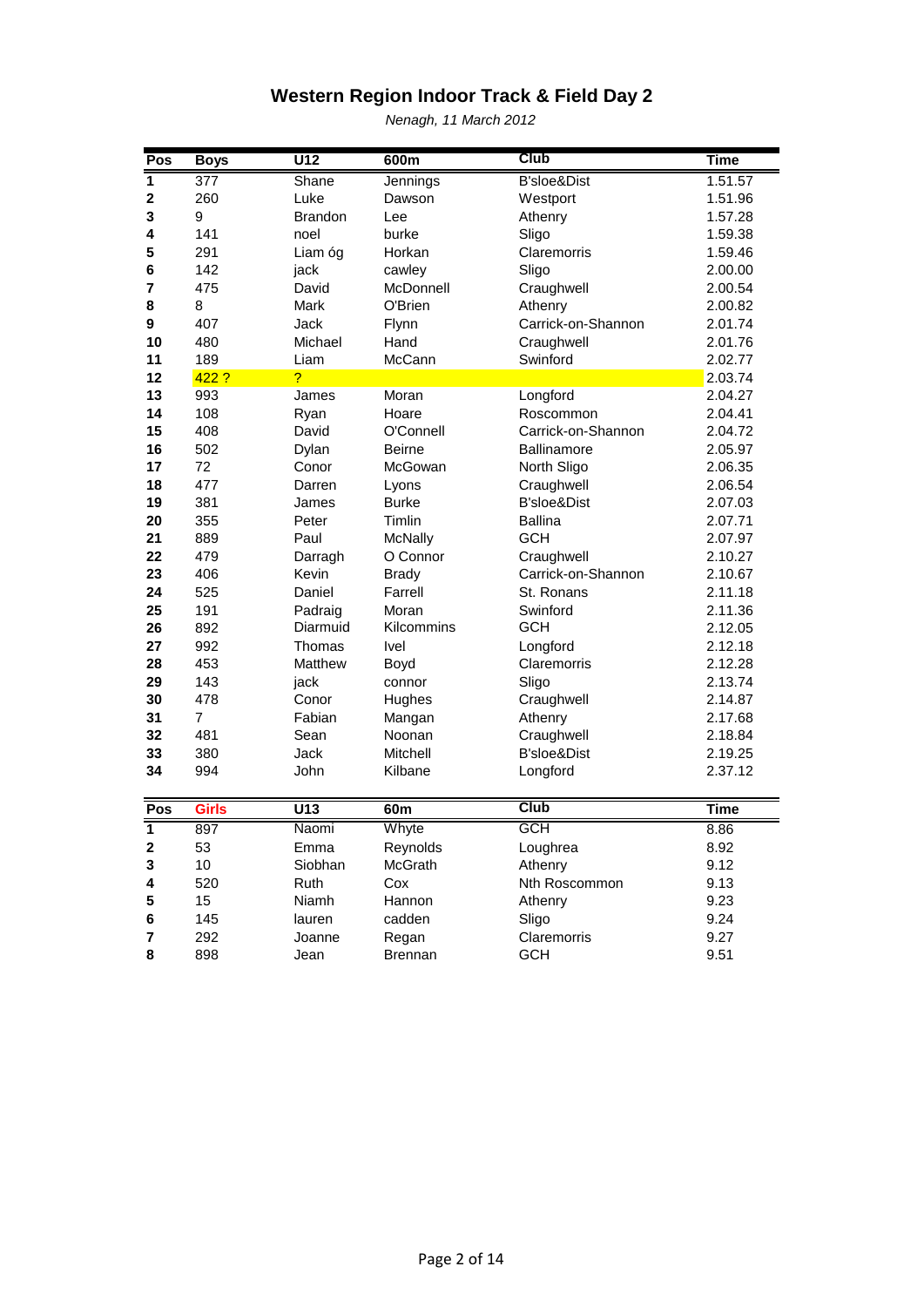| Pos                     | <b>Girls</b> | $\overline{U13}$ | 600m            | Club               | <b>Time</b> |
|-------------------------|--------------|------------------|-----------------|--------------------|-------------|
| 1                       | 53           | Emma             | Reynolds        | Loughrea           | 1.53.28     |
| $\mathbf 2$             | 17           | Lydia            | Doyle           | Athenry            | 1.53.30     |
| 3                       | 146          | aoife            | morris          | Sligo              | 1.57.81     |
| 4                       | 454          | Gemma            | Foody           | Claremorris        | 1.59.97     |
| 5                       | 896          | Aoife            | Sheehy          | <b>GCH</b>         | 2.00.11     |
| 6                       | 193          | Anna             | Yeates          | Swinford           | 2.00.27     |
| 7                       | 11           | Dearbhla         | Cronin          | Athenry            | 2.00.76     |
| 8                       | 13           | Arlene           | Earls           | Athenry            | 2.01.93     |
| 9                       | 111          | Maeve            | Dervin          | Roscommon          | 2.02.08     |
| 10                      | 410          | Kasey            | <b>Bruen</b>    | Carrick-on-Shannon | 2.02.15     |
| 11                      | 295          | Eimear           | Diskin          | Claremorris        | 2.03.48     |
| 12                      | 14           | Erica            | Leslie          | Athenry            | 2.05.44     |
| 13                      | 894          | Laura            | Nally           | <b>GCH</b>         | 2.05.88     |
| 14                      | 16           | Rebecca          | Ruane           | Athenry            | 2.06.89     |
| 15                      | 520          | Ruth             | Cox             | Nth Roscommon      | 2.06.93     |
| 16                      | 194          | Eorna            | Mulroy          | Swinford           | 2.07.66     |
| 17                      | 15           | Niamh            | Hannon          | Athenry            | 2.07.91     |
| 18                      | 10           | Siobhan          | McGrath         | Athenry            | 2.08.32     |
| 19                      | 51           | Lauren           | <b>Stewart</b>  | Loughrea           | 2.08.69     |
| 20                      | 411          | Sara             | Crowe           | Carrick-on-Shannon | 2.09.72     |
| 21                      | 12           | Aisling          | Kenny           | Athenry            | 2.10.75     |
| 22                      | 262          | Micheala         | O'Malley        | Westport           | 2.11.54     |
| 23                      | 54           | JodiHanna        | Tierney         | Loughrea           | 2.12.44     |
| 24                      | 895          | Saoirse          | Flynn           | <b>GCH</b>         | 2.13.11     |
| 25                      | 75           | Sadhbh           | McCarthy        | North Sligo        | 2.13.52     |
| 26                      | 147          | tara             | carty           | Sligo              | 2.15.08     |
| 27                      | 529          | Laura            | Gunning         | St. Ronans         | 2.15.41     |
| 28                      | 148          | eimear           | joyce           | Sligo              | 2.16.18     |
| 29                      | 455          | Aoife            | Hernon          | Claremorris        | 2.16.31     |
| 30                      | 485          | Fiona            | Commins         | Craughwell         | 2.16.52     |
| 31                      | 112          | Laura            | Hynes           | Roscommon          | 2.16.96     |
| 32                      | 530          | Leah             | Fox             | St. Ronans         | 2.22.25     |
| 33                      | 997          | Sarah            | Sloane          | Longford           | 2.22.55     |
| 34                      | 1000         | Emily            | Doyle           | Longford           | 2.24.90     |
| 35                      | 484          | Shauna           | Tobin           | Craughwell         | 2.28.18     |
| 36                      | 528          | Claire           | Greene          | St. Ronans         | 2.29.62     |
| 37                      | 18           | Anneka           | O'Donnell       | Athenry            | 2.37.17     |
| 38                      | 74           | Aine             | McSharry        | North Sligo        | 3.02.47     |
| Pos                     | <b>Boys</b>  | $\overline{U13}$ | 60 <sub>m</sub> | <b>Club</b>        | <b>Time</b> |
| $\overline{\mathbf{1}}$ | 358          | <b>Bradley</b>   | <b>Nealon</b>   | <b>Ballina</b>     | 8.65        |
| 2                       | 486          | Daniel           | Callanan-Forde  | Craughwell         | 8.74        |
| 3                       | 240          | Eoin             | Hallinan        | Tireragh           | 8.91        |
| 4                       | 298          | James            | Jennings        | Claremorris        | 8.96        |
| 5                       | 266          | Fiacra           | <b>Byrne</b>    | Westport           | 9.20        |
| 6                       | 78           | Joe              | Spelman         | North Sligo        | 9.29        |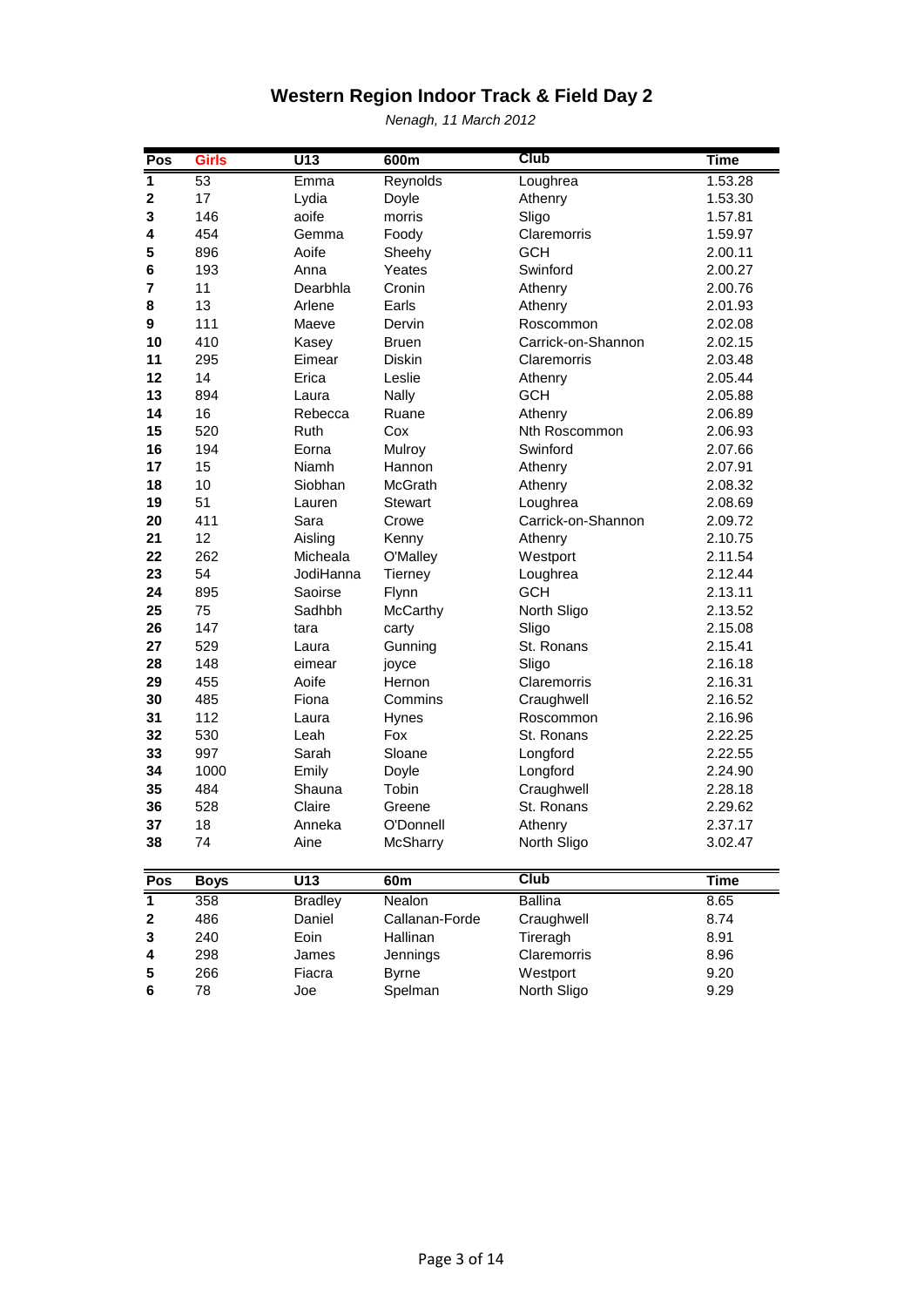| Pos                     | <b>Boys</b>  | $\overline{U13}$ | 600m                 | Club               | <b>Time</b>        |
|-------------------------|--------------|------------------|----------------------|--------------------|--------------------|
| 1                       | 150          | leo              | doherty              | Sligo              | 1.47.19            |
| 2                       | 268          | Patrick          | Chambers             | Westport           | 1.50.57            |
| 3                       | 387          | Riain            | Dolan                | B'sloe&Dist        | 1.52.54            |
| 4                       | 900          | Dylan            | Corr                 | <b>GCH</b>         | 1.54.08            |
| 5                       | 532          | Dara             | Mulvihill            | St. Ronans         | 1.54.34            |
| 6                       | 414          | <b>Niall</b>     | Morahan              | Carrick-on-Shannon | 1.55.18            |
| 7                       | 265          | Cian             | McAllister           | Westport           | 1.55.40            |
| 8                       | 196          | David            | McBrien              | Swinford           | 1.56.44            |
| 9                       | 79           | Owen             | Anderson             | North Sligo        | 1.57.70            |
| 10                      | 489          | Sean             | Delaney              | Craughwell         | 1.59.59            |
| 11                      | 267          | Marley           | Hoban                | Westport           | 2.00.38            |
| 12                      | 522          | James            | <b>Bolger</b>        | Nth Roscommon      | 2.00.99            |
| 13                      | 78           | Joe              | Spelman              | North Sligo        | 2.03.11            |
| 14                      | 63           | Jordan           |                      | Mohill&Dist        | 2.04.07            |
| 15                      | 488          | Dean             | Reynolds<br>Callanan | Craughwell         | 2.05.55            |
| 16                      | 197          | Conor            |                      | Swinford           |                    |
|                         | 64           | Peter            | Gallagher<br>O'Neill |                    | 2.06.95            |
| 17                      |              |                  |                      | Mohill&Dist        | 2.08.08            |
| 18                      | 302          | Cillian          | Golden               | Claremorris        | 2.11.75            |
| 19                      | 490          | Calum            | Kenny                | Craughwell         | 2.14.13            |
| 20                      | 20           | Ryan             | Collins              | Athenry            | 2.14.18            |
| 21                      | 77           | Conor            | Herity               | North Sligo        | 2.46.82            |
|                         | <b>Girls</b> |                  |                      | Club               |                    |
| $P_{OS}$                |              | $\overline{U14}$ | 1000m Walk           |                    | <b>Time</b>        |
| $\overline{1}$          | 304          | Grace            | McGuire              | Claremorris        |                    |
| $\mathbf 2$             | 497          | Eva              | Prendergast          | Craughwell         |                    |
| 3                       | 303          | Susan            | Macken               | Claremorris        |                    |
| 4                       | 270          | Aoife            | O'Brien              | Westport           |                    |
| 5                       | 114          | <b>Roisin</b>    | O Brien              | Roscommon          |                    |
| 6                       | 115          | Kelly            | Mc Hugh              | Roscommon          |                    |
| 7                       | 110 / guest  | Hannah           | Ward                 | Roscommon          |                    |
| Pos                     | <b>Girls</b> | U <sub>14</sub>  | 60m                  | <b>Club</b>        | <b>Time</b>        |
| $\overline{\mathbf{1}}$ | 909          | Sarah            | McDonnell            | <b>GCH</b>         | 9.08               |
| 2                       | 503          | Sibeal           | Reynolds             | Ballinamore        | 9.10               |
| 3                       | 910          | Roisin           | Flynn                | <b>GCH</b>         | 9.24               |
| 4                       | 55           | Grace            | Finnerty             | Loughrea           | 9.26               |
| 5                       | 491          | Eimear           | Loughnane            | Craughwell         | 9.27               |
| 6                       | 113          | Shannon          | Quigley              | Roscommon          | 9.30               |
| $\overline{7}$          | 493          | Michelle         | Duggan               | Craughwell         | 9.40               |
|                         |              |                  |                      |                    |                    |
| Pos                     | <b>Girls</b> | $\overline{U14}$ | 800m                 | Club               | <b>Time</b>        |
| $\overline{1}$          | 362          | Emma             | Loftus               | <b>Ballina</b>     | 2.34.30            |
| 2                       | 909          | Sarah            | McDonnell            | <b>GCH</b>         | 2.34.91            |
| 3                       | 21           | Shannon          | Lee                  | Athenry            | 2.38.70            |
| 4                       | 55           | Grace            | Finnerty             | Loughrea           | 2.38.72            |
| 5                       | 494          | Dearbhaile       | Walshe               | Craughwell         | 2.38.96            |
| 6                       | 907          | Maeve            | Hughes               | <b>GCH</b>         | 2.40.54            |
| 7                       | 305          | Siobhan          | Lyons                | Claremorris        | 2.42.85            |
| 8                       | 198          | Alice            | Hynes                | Swinford           | 2.44.91            |
| 9                       | 270          | Aoife            | O'Brien              | Westport           | 2.48.32            |
| 10                      | 81           | Deirbhile        | McCloskey            | North Sligo        | 2.50.78            |
| 11                      | 416          | Aisling          | Gill                 | Carrick-on-Shannon | 3.01.73            |
|                         |              |                  |                      |                    |                    |
|                         |              |                  |                      |                    |                    |
| 12<br>13                | 151<br>153   | riona<br>ciara   | connor<br>scanlon    | Sligo<br>Sligo     | 3.11.36<br>3.18.67 |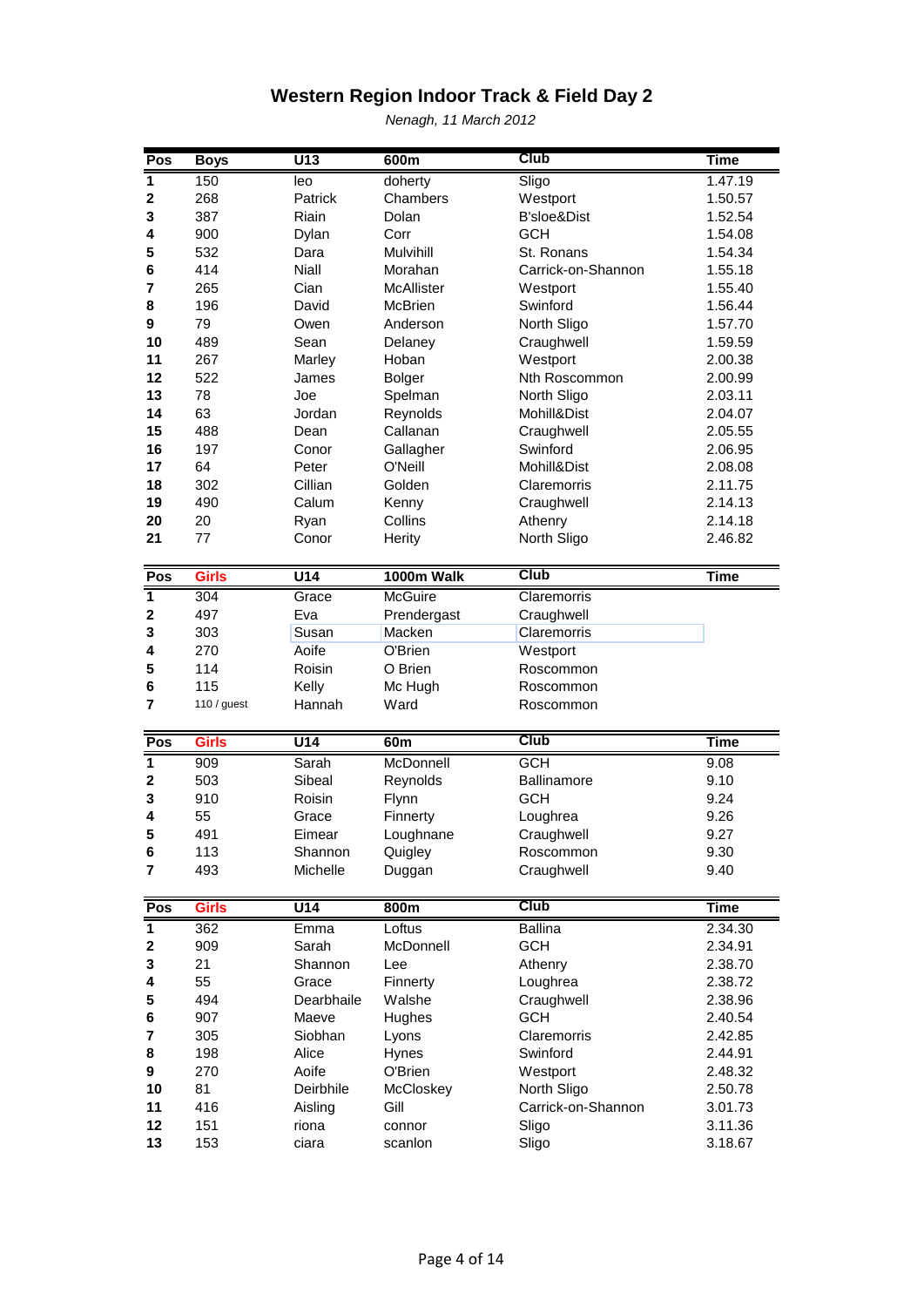| Pos                     | <b>Boys</b>  | $U$ 14           | 1000m Walk      | Club               | <b>Time</b> |
|-------------------------|--------------|------------------|-----------------|--------------------|-------------|
|                         | Guest        | Peter            | O'Neill         | Mohill&Dist        |             |
| 1                       | 65           | James            | McNabola        | Mohill&Dist        |             |
| $\mathbf{2}$            | 822          | Gearoid          | Treacy          | Craughwell         |             |
|                         | 155          | robbie           | kelly           | Sligo              |             |
| Pos                     | <b>Boys</b>  | $\overline{U14}$ | 60 <sub>m</sub> | <b>Club</b>        | <b>Time</b> |
| $\overline{\mathbf{1}}$ | 242          | Shane            | Mooney          | Tireragh           | 8.25        |
| $\overline{\mathbf{c}}$ | 915          | Luke             | O'Shaughnessy   | GCH                | 8.56        |
| 3                       | 912          | Sean             | Kilmartin       | <b>GCH</b>         | 8.59        |
| 4                       | 823          | Dylan            | Finn            | Craughwell         | 8.83        |
| 5                       | 820          | Jim              | Crowley         | Craughwell         | 8.98        |
| 6                       | 417          | Colin            | McDonnell       | Carrick-on-Shannon | 9.42        |
| Pos                     | <b>Boys</b>  | U14              | 800m            | <b>Club</b>        | <b>Time</b> |
| $\overline{\mathbf{1}}$ | 498          | Matthew          | <b>Barrett</b>  | Craughwell         | 2.30.16     |
| 2                       | 826          | James            | Cahalane        | Craughwell         | 2.30.81     |
| 3                       | 499          | Liam             | Moran           | Craughwell         | 2.32.16     |
| 4                       | 199          | Adam             | Phillips        | Swinford           | 2.34.13     |
| 5                       | 825          | <b>Brian</b>     | Loughnane       | Craughwell         | 2.35.09     |
| 6                       | 913          | Eanna            | Folan           | <b>GCH</b>         | 2.35.12     |
| 7                       | 83           | James            | Devaney         | North Sligo        | 2.36.02     |
| 8                       | 505          | Riordan          | O Rourke        | <b>Ballinamore</b> | 2.37.29     |
| 9                       | 390          | <b>Brian</b>     | <b>Burke</b>    | B'sloe&Dist        | 2.42.06     |
| 10                      |              | ?                |                 |                    | 2.43.30     |
| 11                      | 914          | Peador           | O'Flatharta     | <b>GCH</b>         | 2.49.91     |
| 12                      | 273          | Alex             | O'Riain         | Westport           | 2.54.80     |
| 13                      |              | ?                |                 |                    | 2.59.08     |
| 14                      |              | ?                |                 |                    | 3.13.91     |
|                         | 821          | Ben              | Sharkey-Gerrard | Craughwell         |             |
| Pos                     | <b>Girls</b> | $\overline{U15}$ | 1000m Walk      | <b>Club</b>        | <b>Time</b> |
| $\overline{\mathbf{1}}$ | 158          | orla             | delahunt        | Sligo              |             |
| $\overline{\mathbf{c}}$ | 67           | Dearbhaile       | <b>Beirne</b>   | Mohill&Dist A.C    |             |
| 3                       | 202          | Anna             | Tierney         | Swinford           |             |
| 4                       | 120          | Caoimhe          | Gaughan         | Roscommon          |             |
| Pos                     | <b>Girls</b> | $\overline{U15}$ | 60 <sub>m</sub> | <b>Club</b>        | <b>Time</b> |
| $\overline{\mathbf{1}}$ | 827          | Tara             | <b>McNally</b>  | Craughwell         | 8.31        |
| 2                       | 201          | Aishling         | Forkan          | swinford           | 8.49        |
| 3                       | 310          | Ciara            | Fahey           | Claremorris        | 8.59        |
| 4                       | 421          | Dara             | Morahan         | Carrick-on-Shannon | 8.86        |
| 5                       | 245          | Tara             | Leech           | Tireragh           | 8.89        |
| 6                       | 919          | Catherine        | Connaire        | <b>GCH</b>         | 8.95        |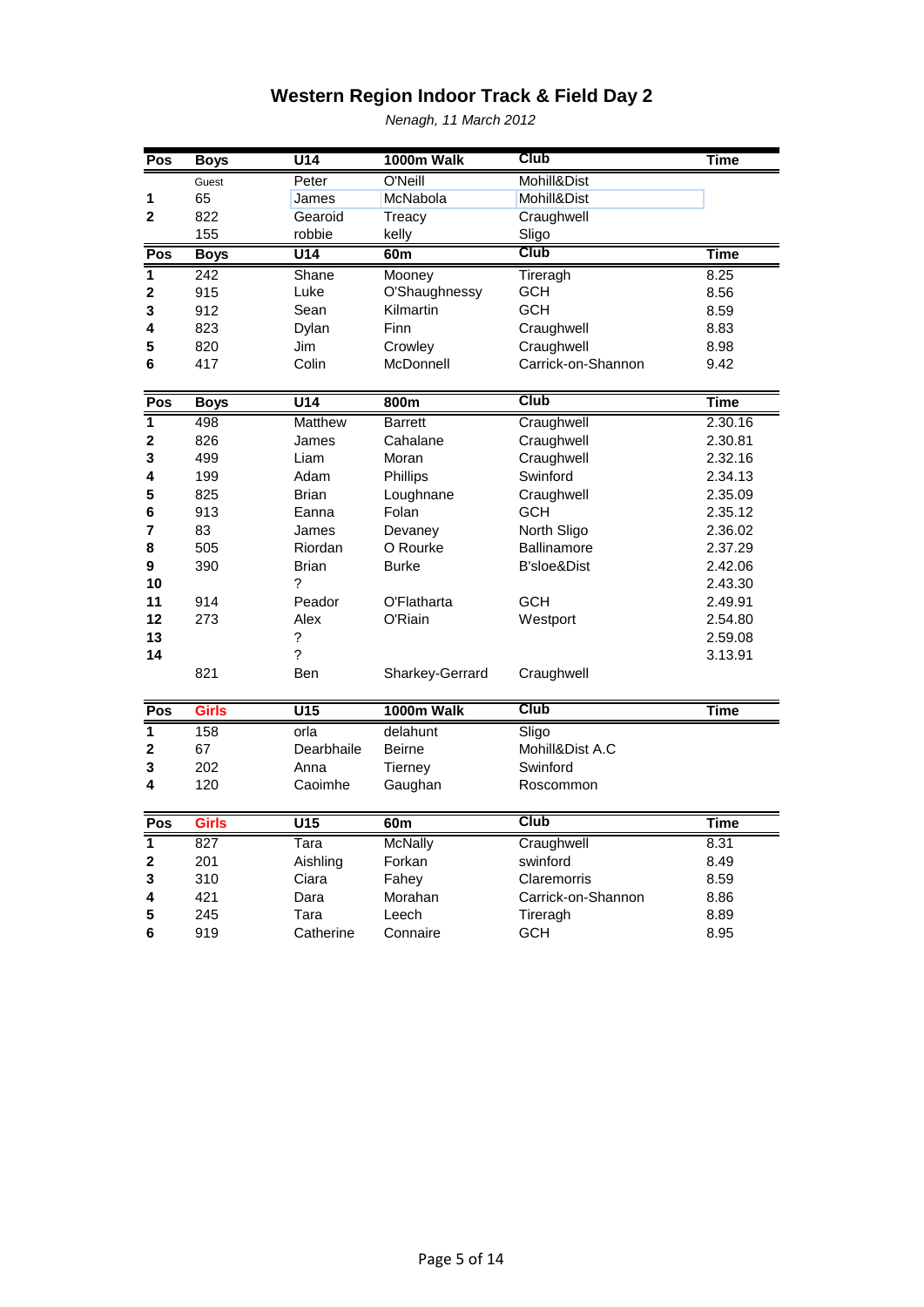| Pos                     | <b>Girls</b> | $\overline{U15}$ | 800m           | Club                     | <b>Time</b> |
|-------------------------|--------------|------------------|----------------|--------------------------|-------------|
| $\overline{1}$          | 201          | Aishling         | Forkan         | Swinford                 | 2.27.05     |
| $\mathbf 2$             | 159          | Caeolainn        | McGonigle      | Sligo                    | 2.27.83     |
| 3                       | 506          | Eilish           | O Dowd         | Ballinamore              | 2.32.94     |
| 4                       | 313          | Aisling          | Joyce          | Claremorris              | 2.38.27     |
| 5                       | 274          | Sorcha           | McAllister     | Westport                 | 2.38.60     |
| 6                       | 67           | Dearbhaile       | <b>Beirne</b>  | Mohill&Dist A.C          | 2.38.67     |
| 7                       | 23           | Eimear           | Keane          | Athenry                  | 2.40.93     |
| 8                       | 828          | Grainne          | McDaid         | Craughwell               | 2.41.44     |
| 9                       | 85           | Kate             | Anderson       | North Sligo              | 2.46.36     |
| 10                      | 156          | laura            | joyce          | Sligo                    | 2.46.70     |
| 11                      | 84           | <b>Niamh</b>     | Cronin         | North Sligo              | 2.48.49     |
| 12                      | 24           | Niamh            | Keane          | Athenry                  | 2.50.85     |
| 13                      | 41           | Mary             | Sloane         | Longford                 | 2.51.43     |
| 14                      | 157          | kate             | carty          | Sligo                    | 3.04.64     |
| 15                      | 86           | Keeley           | Greene         | North Sligo              | 3.06.75     |
|                         |              |                  |                |                          |             |
| Pos                     | <b>Boys</b>  | U15              | 1000m Walk     | $\overline{\text{Club}}$ | <b>Time</b> |
| $\overline{\mathbf{1}}$ | 276          | Mathew           | O'Malley       | Westport                 |             |
|                         |              |                  |                |                          |             |
| Pos                     | <b>Boys</b>  | $\overline{U15}$ | 60m            | <b>Club</b>              | <b>Time</b> |
| $\overline{\mathbf{1}}$ | 926          | Cillin           | Greene         | <b>GCH</b>               | 8.14        |
| $\mathbf 2$             | 315          | Francis          | Regan          | Claremorris              | 8.30        |
| 3                       | 314          | <b>Brian</b>     | O'Neill        | Claremorris              | 8.33        |
| 4                       | 53           | ?                | $\overline{?}$ | $\overline{?}$           | 8.52        |
| 5                       | 89           | David            | <b>Byrne</b>   | North Sligo              | 8.57        |
| 6                       | 88           | Oisin            | Sheerin        | North Sligo              | 8.65        |
| $\overline{7}$          | 44           | Johny            | Finnan         | Longford                 | 9.11        |
|                         | 319          | Tom              | Murphy         | Claremorris              | DQ          |
|                         |              |                  |                | Club                     |             |
| Pos                     | <b>Boys</b>  | $\overline{U15}$ | 800m           |                          | <b>Time</b> |
| $\overline{1}$          | 206          | Christopher      | O'Sullivan     | Swinford                 | 2.19.93     |
| 2                       | 27           | Niall            | Kenny          | Athenry                  | 2.25.93     |
| 3                       | 366          | John             | Timlin         | <b>Ballina</b>           | 2.26.25     |
| 4                       | 88           | Oisin            | Sheerin        | North Sligo              | 2.29.26     |
| 5                       | 316          | Colm             | Murphy         | Claremorris              | 2.31.38     |
| 6                       | 317          | David            | <b>Browne</b>  | Claremorris              | 2.33.23     |
| 7                       | 124          | Colm             | Maye           | Roscommon                | 2.34.45     |
| 8                       | 123          | Cian             | O Leary        | Roscommon                | 2.38.73     |
| 9                       | 160          | mark             | connolly       | Sligo                    | 2.38.78     |
| 10                      | 423          | Colm             | Murray         | Carrick-on-Shannon       | 2.40.29     |
| 11                      | 923          | Keith            | Whyte          | <b>GCH</b>               | 2.41.19     |
| 12                      | 830          | James            | Delaney        | Craughwell               | 2.42.23     |
| 13                      | 425          | Andrew           | Guckian        | Carrick-on-Shannon       | 2.46.72     |
| 14                      | 42           | Sean             | Kenny          | Longford                 | 2.50.77     |
| 15                      | 43           | Ben              | Doyle          | Longford                 | 3.01.1      |
| 16                      | 162          | keenan           | deering        | Sligo                    | 3.25.54     |
|                         |              |                  | 1500m Walk     | Club                     |             |
| Pos                     | <b>Girls</b> | U16              |                |                          | Time        |
| 1                       | 68           | Aisling          | McNabola       | Mohill&Dist              |             |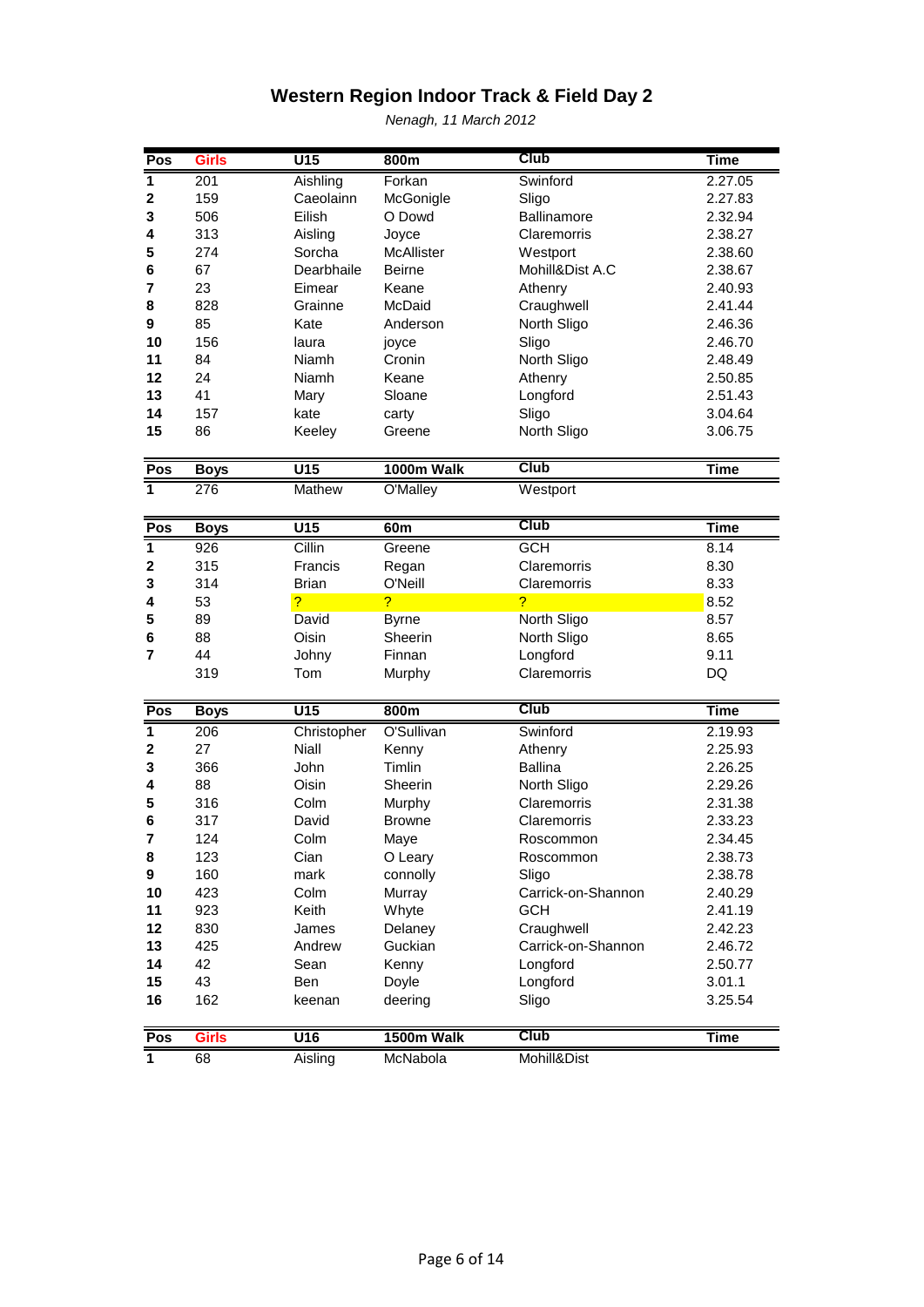| Pos                     | <b>Girls</b> | U16              | 60 <sub>m</sub> | <b>Club</b>        | <b>Time</b> |
|-------------------------|--------------|------------------|-----------------|--------------------|-------------|
| $\overline{1}$          | 928          | Laura Ann        | Costello        | <b>GCH</b>         | 8.03        |
|                         | <b>GUEST</b> | Annie            | Stafford        | Menapians          | 8.15        |
| 2                       | 163          | stacey           | kerr            | Sligo              | 8.19        |
| 3                       | 831          | Sinéad           | Treacy          | Craughwell         | 8.21        |
| 4                       | 932          | Olaide           | Ajayi-Taiwo     | <b>GCH</b>         | 8.41        |
| 5                       | 320          | Connie           | Jennings        | Claremorris        | 8.94        |
| 6                       | 428          | Sorcha           | McGwynne        | Carrick-on-Shannon | 9.00        |
| 7                       | 249          | Emma             | Kevany          | Tireragh           | 9.15        |
|                         |              |                  |                 |                    |             |
| Pos                     | <b>Girls</b> | U <sub>16</sub>  | 200m            | <b>Club</b>        | <b>Time</b> |
| ₹                       | 928          | Laura ann        | Costello        | <b>GCH</b>         | 26.66       |
|                         | <b>GUEST</b> | Annie            | Stafford        | Menapians          | 27.10       |
| 2                       | 831          | Sinéad           | Treacy          | Craughwell         | 27.13       |
| 3                       | 163          | stacey           | kerr            | Sligo              | 27.52       |
| 4                       | 932          | Olaide           | Ajayi-Taiwo     | <b>GCH</b>         | 29.18       |
| 5                       | 930          | Aisling          | Ni Fhlatharta   | <b>GCH</b>         | 30.58       |
| 6                       | 931          | Summer           | Okoro           | <b>GCH</b>         | 32.01       |
| 7                       | 927          | Veronika         | Topkova         | <b>GCH</b>         | 32.46       |
|                         |              |                  |                 |                    |             |
| Pos                     | <b>Girls</b> | $\overline{U16}$ | 800m            | <b>Club</b>        | <b>Time</b> |
| $\overline{1}$          | 933          | Maebh            | Brannigan       | <b>GCH</b>         | 2.29.24     |
| 2                       | 207          | Aoife            | Mulroy          | Swinford           | 2.32.50     |
| 3                       | 208          | Orla             | McCann          | Swinford           | 2.35.98     |
| 4                       | 90           | Kathy            | Devaney         | North Sligo        | 2.39.14     |
| 5                       | 930          | Aisling          | Ni Fhlatharta   | <b>GCH</b>         | 2.40.66     |
| 6                       | 927          | Veronika         | Topkova         | <b>GCH</b>         | 3.29.18     |
|                         |              |                  |                 |                    |             |
| Pos                     | <b>Girls</b> | U <sub>16</sub>  | 1500m           | <b>Club</b>        | <b>Time</b> |
| $\overline{\mathbf{1}}$ | 933          | Maebh            | Brannigan       | <b>GCH</b>         | 5.06.00     |
| $\mathbf 2$             | 321          | Lisa             | Heneghan        | Claremorris        | 5.11.91     |
| 3                       | 208          | Orla             | McCann          | Swinford           | 5.33.25     |
|                         |              |                  |                 | <b>Club</b>        |             |
| Pos                     | <b>Boys</b>  | <b>U16</b>       | 1500m Walk      |                    | <b>Time</b> |
| $\overline{1}$          | 507          | Dylan            | Mimna           | Ballinamore        |             |
| $\mathbf 2$             | 444          | Andrew           | <b>Bell</b>     | Castlebar          |             |
| 3                       | 837          | Shane            | Finn            | Craughwell         |             |
| Pos                     | <b>Boys</b>  | U16              | 60m             | <b>Club</b>        | <b>Time</b> |
| $\overline{\mathbf{1}}$ | 934          | Aidan            | Conneely        | <b>GCH</b>         | 7.74        |
| 1                       | 937          | Kelvin           | Olayemi         | <b>GCH</b>         | 7.74        |
| 3                       | 367          | Anthony          | Neville         | <b>Ballina</b>     | 7.78        |
| 4                       | 835          | Conor            | Duggan          | Craughwell         | 7.88        |
| 5                       | 938          | Ronan            | Esslement       | <b>GCH</b>         | 7.91        |
| 6                       | 31           | Evan             | Quirke          | Athenry            | 7.98        |
|                         |              |                  |                 |                    |             |
| Pos                     | <b>Boys</b>  | U16              | 200m            | <b>Club</b>        | <b>Time</b> |
| $\overline{\mathbf{1}}$ | 367          | Anthony          | <b>Neville</b>  | <b>Ballina</b>     | 25.44       |
| 2                       | 934          | Aidan            | Conneely        | <b>GCH</b>         | 25.46       |
| 3                       | 31           | Evan             | Quirke          | Athenry            | 25.96       |
| 4                       | 936          | Samuel           | Samson          | <b>GCH</b>         | 26.14       |
| 5                       | 938          | Ronan            | Esslement       | <b>GCH</b>         | 26.52       |
|                         |              |                  |                 |                    |             |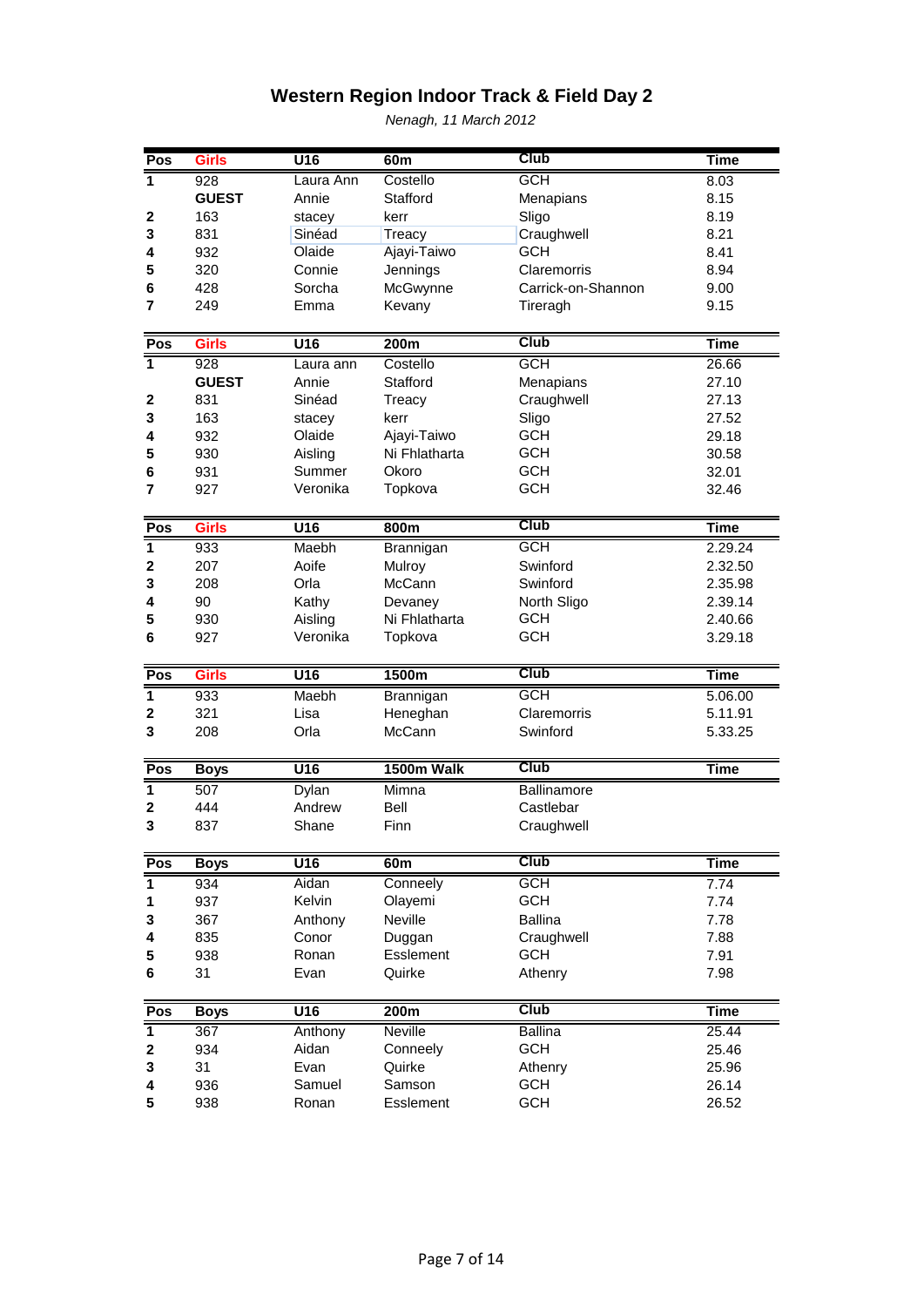| Pos                     | <b>Boys</b>  | $\overline{U}$ 16 | 800m           | Club               | <b>Time</b> |
|-------------------------|--------------|-------------------|----------------|--------------------|-------------|
| $\overline{\mathbf{1}}$ | 93           | Cian              | <b>McBride</b> | North Sligo        | 2.07.04     |
| $\mathbf 2$             | 94           | William           | Crowe          | North Sligo        | 2.08.23     |
| 3                       | 834          | Damien            | O'Boyle        | Craughwell         | 2.10.80     |
| 4                       | 936          | Samuel            | Samson         | <b>GCH</b>         | 2.17.62     |
| 5                       | 91           | Ronan             | Anderson       | North Sligo        | 2.18.06     |
| 6                       | 95           | Daire             | McCloskey      | North Sligo        | 2.21.72     |
| 7                       | 211          | Tadgh             | <b>McGinty</b> | Swinford           | 2.25.98     |
| 8                       | 210          | William           | Hynes          | Swinford           | 2.37.96     |
|                         |              |                   |                |                    |             |
| Pos                     | <b>Boys</b>  | $\overline{U16}$  | 1500m          | <b>Club</b>        | <b>Time</b> |
| $\overline{\mathbf{1}}$ | 93           | Cian              | <b>McBride</b> | North Sligo        | 4.43.54     |
| $\mathbf 2$             | 211          | Tadgh             | <b>McGinty</b> | Swinford           | 4.45.89     |
| 3                       | 94           | William           | Crowe          | North Sligo        | 4.50.16     |
| 4                       | 431          | David             | <b>Bruen</b>   | Carrick-on-Shannon | 4.56.78     |
| 5                       | 210          | William           | Hynes          | Swinford           | 4.58.44     |
|                         |              |                   |                |                    |             |
| Pos                     | <b>Girls</b> | $\overline{U17}$  | 1500m Walk     | <b>Club</b>        | <b>Time</b> |
| $\overline{\mathbf{1}}$ | 329          | Laura             | <b>Beston</b>  | Claremorris        |             |
| $\overline{\mathbf{2}}$ | 392          | Veronica          | <b>Burke</b>   | B'sloe&Dist        |             |
|                         |              |                   |                |                    |             |
|                         |              |                   |                |                    |             |
| Pos                     | <b>Girls</b> | $\overline{U17}$  | 60m            | <b>Club</b>        | <b>Time</b> |
| $\overline{1}$          | 939          | Alanna            | Lally          | <b>GCH</b>         | 8.12        |
| $\overline{\mathbf{2}}$ | 943          | Roisin            | Dobey          | <b>GCH</b>         | 8.51        |
| 3                       | 838          | Claire            | Ryder          | Craughwell         | 8.60        |
| 4                       | 368          | Natasha           | <b>Neville</b> | <b>Ballina</b>     | 8.90        |
| 5                       | 328          | Emma              | Joyce          | Claremorris        | 8.92        |
| 6                       | 942          | Katie             | Carter         | <b>GCH</b>         | 9.02        |
| 7                       | 534          | Tosin             | Omotosho       | St. Ronans         | 9.15        |
| 8                       | 941          | Ciara             | Holian         | <b>GCH</b>         | 9.26        |
|                         |              |                   |                |                    |             |
| Pos                     | <b>Girls</b> | $\overline{U17}$  | 200m           | <b>Club</b>        | <b>Time</b> |
| $\overline{\mathbf{1}}$ | 943          | Roisin            | Dobey          | <b>GCH</b>         | 27.73       |
| $\overline{\mathbf{2}}$ | 838          | Claire            | Ryder          | Craughwell         | 29.08       |
| 3                       | 368          | Natasha           | Neville        | Ballina            | 30.09       |
| 4                       | 942          | Katie             | Carter         | GCH                | 30.54       |
| 5                       | 213          | Lydia             | Rainey         | Swinford           | 30.68       |
| 6                       | 534          | Tosin             | Omotosho       | St. Ronans         | <b>DNF</b>  |
|                         |              |                   |                |                    |             |
|                         |              |                   |                |                    |             |
|                         | <b>Girls</b> | $\overline{U17}$  | 800m           | Club               | <b>Time</b> |

| Pos | Girls | U17       | 800m          | ∪lub     | l ıme   |
|-----|-------|-----------|---------------|----------|---------|
|     | 939   | Alanna    | Lally         | GCH      | 2.29.24 |
|     | 212   | Rosie     | <b>H</b> vnes | Swinford | 2.33.45 |
| 3   | 224   | Ashling   | Molloy        | Sligo    | 2.34.19 |
| 4   | 940   | Elizabeth | Maher         | GCH      | 2.35.48 |
| 5   | 165   | claire    | conlon        | Sligo    | 2.46.06 |

| Pos          | Girls | U17      | 1500m        | Club               | Time    |
|--------------|-------|----------|--------------|--------------------|---------|
| 1            | 939   | Alanna   | ∟ally        | <b>GCH</b>         | 5.02.22 |
| $\mathbf{2}$ | 212   | Rosie    | <b>Hynes</b> | Swinford           | 5.17.06 |
| 3            | 99    | Sorcha   | Fallon       | North Sligo        | 5.20.88 |
| 4            | 98    | Cliodhna | McGowan      | North Sligo        | 5.55.96 |
| 5            | 391   | Michelle | <b>Burke</b> | B'sloe&Dist        | 6.08.26 |
| 6            | 508   | Grainne  | Griffin      | <b>Ballinamore</b> | 6.33.34 |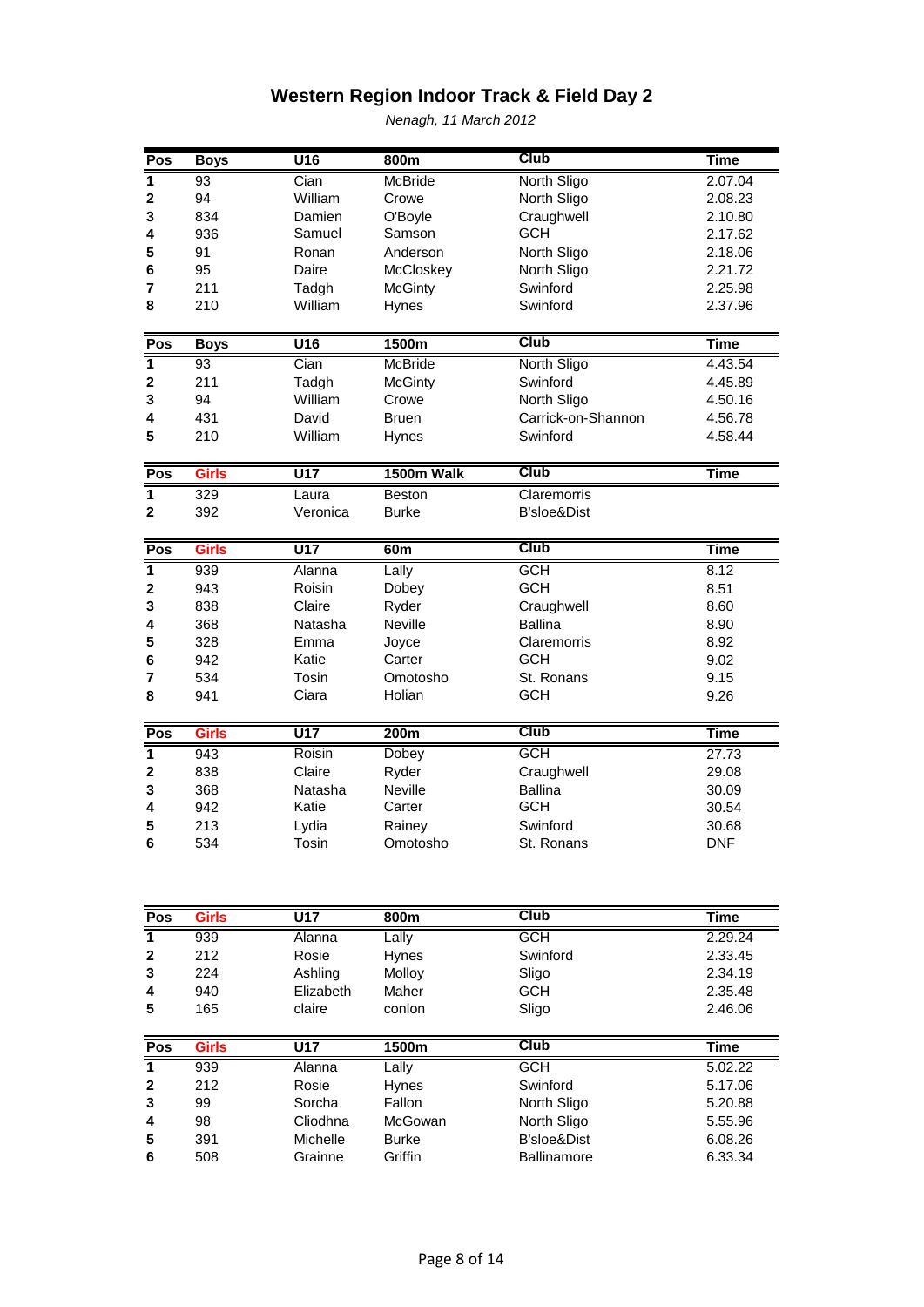| Pos          | <b>Boys</b> | U17         | 1500m Walk       | Club           | <b>Time</b> |
|--------------|-------------|-------------|------------------|----------------|-------------|
| 1            | 369         | Simon       | Gillespie        | <b>Ballina</b> |             |
| $\mathbf{2}$ | 168         | dylan       | carty            | Sligo          |             |
| 3            | 841         | Christopher | O'Connor         | Craughwell     |             |
|              |             |             |                  |                |             |
| Pos          | <b>Boys</b> | U17         | 60 <sub>m</sub>  | Club           | <b>Time</b> |
| 1            | 169         | zak         | irwin            | Sligo          | 7.24        |
| $\mathbf{2}$ | 949         | Simon       | O'Shaughnessy    | <b>GCH</b>     | 7.65        |
| 3            | 948         | James       | Fleming          | <b>GCH</b>     | 7.72        |
| 4            | 947         | Owen        | McDonnell        | <b>GCH</b>     | 7.91        |
| 5            | 101         | Ross        | Crystal          | North Sligo    | 7.98        |
| 6            | 946         | Geoff       | Dempsey          | <b>GCH</b>     | 8.18        |
|              |             |             |                  |                |             |
| Pos          | <b>Boys</b> | U17         | 200 <sub>m</sub> | <b>Club</b>    | Time        |
| 1            | 169         | zak         | irwin            | Sligo          | 23.55       |
| $\mathbf{2}$ | 945         | James       | Mitchell         | <b>GCH</b>     | 25.59       |
| 3            | 279         | Diarmuid    | McGreal          | Westport       | 25.64       |
| 4            | 843         | <b>John</b> | Cormican         | Craughwell     | 25.75       |
| 5            | 947         | Owen        | McDonnell        | <b>GCH</b>     | 25.90       |
| 6            | 100         | Ben         | Roberts          | North Sligo    | 26.22       |
|              |             |             |                  |                |             |

| Pos          | <b>Boys</b>  | $\overline{U17}$ | 800m            | <b>Club</b>        | <b>Time</b> |
|--------------|--------------|------------------|-----------------|--------------------|-------------|
| 1            | 842          | Conor            | Gillen          | Craughwell         | 2.11.05     |
| $\mathbf{2}$ | 843          | John             | Cormican        | Craughwell         | 2.13.52     |
| 3            | 100          | Ben              | <b>Roberts</b>  | North Sligo        | 2.25.35     |
|              |              |                  |                 |                    |             |
| Pos          | <b>Boys</b>  | U17              | 1500m           | <b>Club</b>        | <b>Time</b> |
| 1            | 846          | <b>Nicholas</b>  | Sheehan         | Craughwell         | 4.26.24     |
| 2            | 842          | Conor            | Gillen          | Craughwell         | 4.28.49     |
| 3            | 330          | Gary             | McHale          | Claremorris        | 4.45.78     |
| 4            | 432          | Cian             | Murray          | Carrick-on-Shannon | 4.49.44     |
| 5            | 845          | Matthew          | Moran           | Craughwell         | 4.52.61     |
| 6            | 170          | Oisin            | Harney          | Sligo              | 4.53.86     |
| 7            | 844          | Keelan           | Ryan            | Craughwell         | 4.58.35     |
| 8            | 331          | Jarlath          | <b>Bell</b>     | Claremorris        | 5.03.00     |
| 9            | 100          | Ben              | <b>Roberts</b>  | North Sligo        | 5.24.51     |
|              |              |                  |                 |                    |             |
| Pos          | <b>Girls</b> | $\overline{U18}$ | 1500m Walk      | <b>Club</b>        | <b>Time</b> |
| 1            | 69           | Michelle         | <b>Beirne</b>   | Mohill&Dist        |             |
| $\mathbf 2$  | 337          | Ashling          | Heneghan        | Westport           |             |
|              |              |                  |                 |                    |             |
| Pos          | <b>Girls</b> | $\overline{U18}$ | 60 <sub>m</sub> | <b>Club</b>        | <b>Time</b> |
| 1            | 848          | Jessica          | Heneghan        | Craughwell         | 8.59        |
| 2            | 847          | Mairead          | McCan           | Craughwell         | 8.64        |
| 3            | 171          | louise           | mulvaney kelly  | Sligo              | 8.86        |
| 4            | 335          | Cliona           | O'Malley        | Westport           | 8.88        |
| 5            | 951          | Solange          | Varanda         | <b>GCH</b>         | 9.20        |
| 6            | 952          | Eleanor          | Whyte           | <b>GCH</b>         | 9.22        |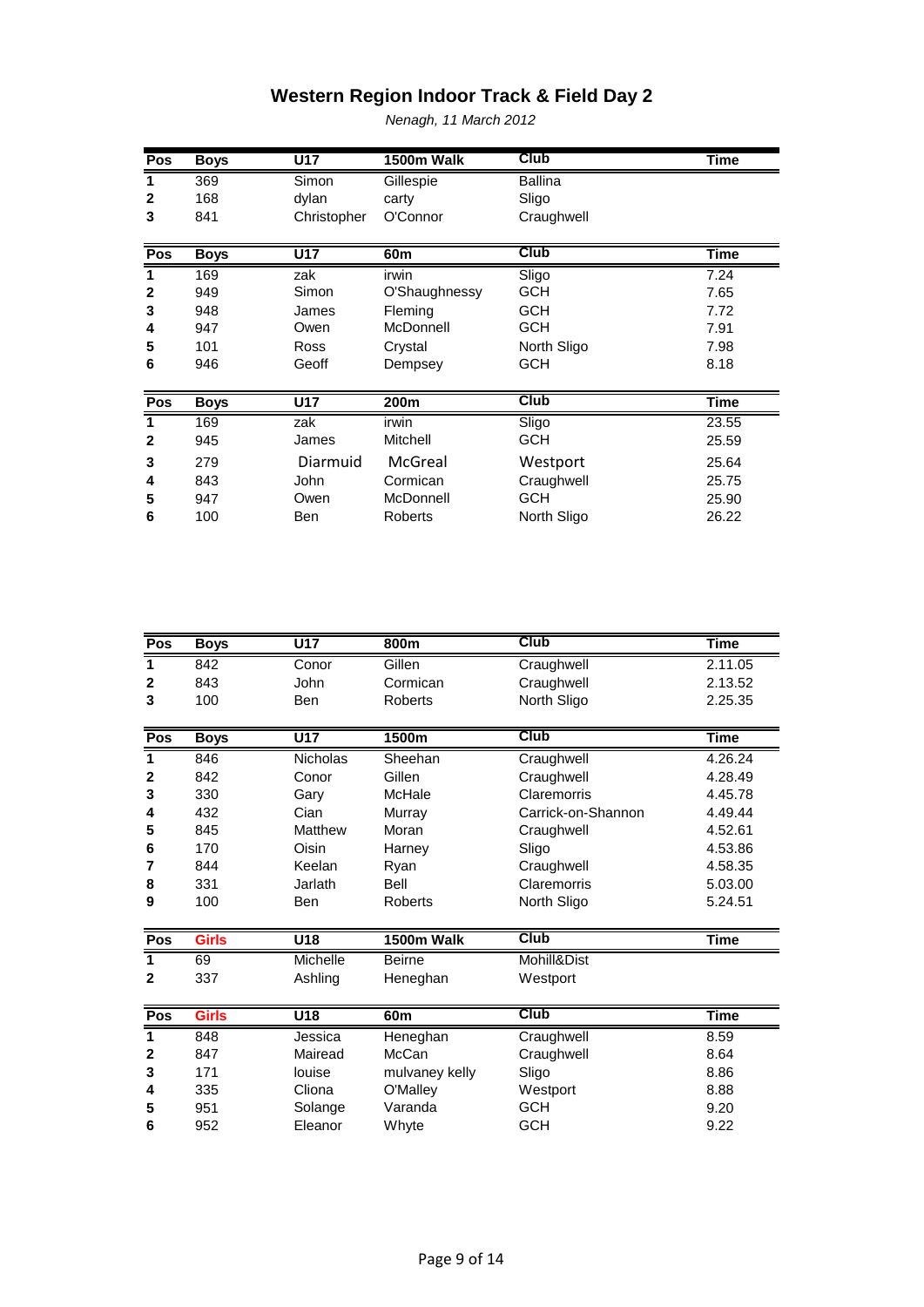| Pos                     | <b>Girls</b> | $\overline{U18}$ | 200m           | Club               | <b>Time</b> |
|-------------------------|--------------|------------------|----------------|--------------------|-------------|
| 1                       | 848          | Jessica          | Heneghan       | Craughwell         | 28.23       |
| $\overline{2}$          | 171          | Louise           | Mulvaney Kelly | Sligo              | 29.37       |
| 3                       | 335          | Cliona           | O'Malley       | Westport           | 30.18       |
| 4                       | 952          | Eleanor          | Whyte          | <b>GCH</b>         | 30.53       |
| 5                       | 951          | Solange          | Varanda        | <b>GCH</b>         | 30.71       |
|                         |              |                  |                |                    |             |
| Pos                     | <b>Girls</b> | $\overline{U18}$ | 300m           | Club               | <b>Time</b> |
| $\overline{\mathbf{1}}$ | 510          | Maria            | McNamara       | Craughwell         | 46.07       |
| 2                       | 171          | Louise           | Mulvaney Kelly | Sligo              | 47.04       |
| 3                       | 214          | Dara             | Sherry         | Swinford           | 48.66       |
| Pos                     | <b>Girls</b> | $\overline{U18}$ | 800m           | <b>Club</b>        | <b>Time</b> |
| $\overline{1}$          | 509          | Laura            | O Dowd         | <b>BALLINAMORE</b> | 2.24.98     |
| $\mathbf 2$             | 849          | Sinéad           | Gaffney        | Craughwell         | 2.28.84     |
| 3                       | 215          | Aoife            | McCann         | Swinford           | 2.39.28     |
| 4                       | 850          | Orla             | McDaid         | Craughwell         | 2.39.70     |
| 5                       | 214          | Dara             | Sherry         | Swinford           | 2.52.19     |
| 6                       | 216          | Ayse             | Terzioglu      | Swinford           | 3.01.23     |
|                         |              |                  |                |                    |             |
| Pos                     | <b>Girls</b> | $\overline{U18}$ | 1500m          | Club               | <b>Time</b> |
| $\overline{\mathbf{1}}$ | 336          | Ellen            | Moran          | Westport           | 5.26.19     |
| $\overline{\mathbf{2}}$ | 215          | Aoife            | McCann         | Swinford           | 5.28.39     |
| 3                       | 524          | Katie            | Kelly          | St. Ronans         | 5.29.43     |
| 4                       | 393          | Kate             | <b>Burke</b>   | B'sloe&Dist        | 5.34.12     |
|                         |              |                  |                |                    |             |
| Pos                     | <b>Boys</b>  | $\overline{U18}$ | 60m            | Club               | <b>Time</b> |
| $\overline{1}$          | 954          | Evan             | <b>McGuire</b> | <b>GCH</b>         | 7.41        |
| $\mathbf 2$             | 445          | Conor            | Duffy          | Castlerbar         | 7.71        |
| 3                       | 953          | Henry            | Griffin        | <b>GCH</b>         | 7.79        |
| 4                       | 535          | Abeeb            | Yusuf          | St. Ronans         | 8.81        |
| 5                       | 334          | <b>Brendan</b>   | Crowe          | Claremorris        | 8.82        |
| Pos                     | <b>Boys</b>  | U18              | 200m           | <b>Club</b>        | <b>Time</b> |
| $\overline{1}$          | 102          | Kieran           | Elliott        | North Sligo        | 23.49       |
| $\mathbf 2$             | 103          | Shane            | Gillen         | North Sligo        | 24.08       |
| 3                       | 434          | Cathal           | McElgunn       | Carrick-on-Shannon | 25.30       |
| 4                       | 953          | Henry            | Griffin        | GCH                | 25.61       |
| 5                       | 445          | Conor            | Duffy          | Castlerbar         | 25.86       |
| 6                       | 57           | Conor            | Moroney        | Loughrea           | 26.37       |
| 7                       | 58           | Janic            | Schultz        | Loughrea           | 26.91       |
| 8                       | 56           | Padraic          | Wade           | Loughrea           | 30.00       |

| Pos            | <b>Boys</b> | U18    | 400m     | Club               | Time  |
|----------------|-------------|--------|----------|--------------------|-------|
| $\mathbf 1$    | 102         | Kieran | Elliott  | North Sligo        | 51.64 |
| $\overline{2}$ | 953         | Henry  | Griffin  | <b>GCH</b>         | 51.96 |
| 3              | 433         | Daire  | Farrell  | Carrick-on-Shannon | 52.50 |
| 4              | 103         | Shane  | Gillen   | North Sligo        | 55.01 |
| 5              | 341         | Jason  | Gavin    | Westport           | 56.79 |
| 6              | 434         | Cathal | McElgunn | Carrick-on-Shannon | 57.43 |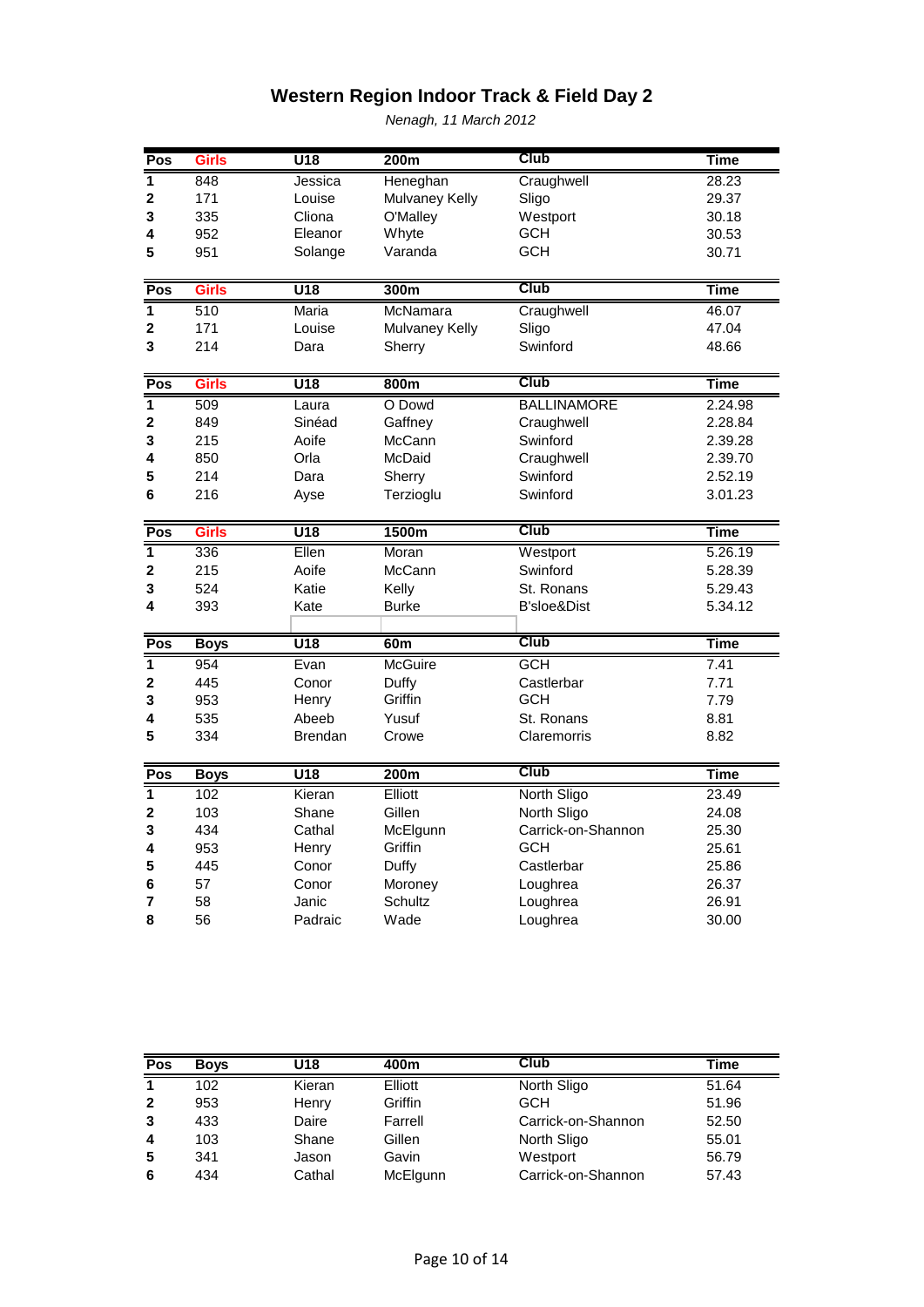| Pos            | <b>Boys</b>      | $\overline{U18}$  | 800m         | Club               | <b>Time</b> |
|----------------|------------------|-------------------|--------------|--------------------|-------------|
| 1              | 339              | David             | Harper       | Westport           | 2.05.01     |
| $\mathbf 2$    | 433              | Daire             | Farrell      | Carrick-on-Shannon | 2.05.28     |
| 3              | 173              | aishan            | patil        | Sligo              | 2.11.34     |
| 4              | 852              | Paul              | Joyce        | Craughwell         | 2.22.64     |
| 5              | 57               | Conor             | Moroney      | Loughrea           | 2.30.42     |
| 6              | 56               | Padraic           | Wade         | Loughrea           |             |
|                |                  |                   |              |                    |             |
|                |                  |                   |              |                    |             |
| Pos            | <b>Boys</b>      | $\overline{U18}$  | 1500m        | <b>Club</b>        | <b>Time</b> |
| $\mathbf{1}$   | 339              | David             | Harper       | Westport           | 4.20.72     |
| $\mathbf 2$    | 852              | Paul              | Joyce        | Craughwell         | 4.36.10     |
| 3              | 988              | Paul              | Fahy         | <b>GCH</b>         | 4.50.48     |
| 4              | 250              | Donal             | Kilcullen    | Tireragh           | 5.17.61     |
| Pos            | <b>Girls</b>     | $\overline{U19}$  | 1500m Walk   | <b>Club</b>        | <b>Time</b> |
| $\overline{1}$ | 218              | Cliona            | Mulroy       | Swinford           |             |
|                |                  |                   |              |                    |             |
| Pos            | <b>Girls</b>     | $\overline{U19}$  | 60m          | <b>Club</b>        | <b>Time</b> |
| 1              | 855              | Katie             | O'Donoghue   | Craughwell         | 8.20        |
| $\mathbf 2$    | 175              | emily             | burns        | Sligo              | 8.38        |
| 3              | 217              | Nadine            | Rainey       | Swinford           | 8.66        |
|                |                  |                   |              |                    |             |
| Pos            | <b>Girls</b>     | $\overline{U19}$  | 200m         | Club               | <b>Time</b> |
| $\overline{1}$ | 175              | emily             | burns        | Sligo              | 27.39       |
| $\mathbf 2$    | 344              | Cathy             | McKenna      | Westport           | 28.39       |
| 3              | 957              | Georgina          | Healy        | <b>GCH</b>         | 28.59       |
| 4              | 217              | Nadine            | Rainey       | Swinford           | 28.73       |
| 5              | 854              | Orla              | Ryan         | Craughwell         | 30.46       |
| Pos            | <b>Girls</b>     | $\overline{U}$ 19 | 400m         | <b>Club</b>        | <b>Time</b> |
| $\overline{1}$ | $\overline{957}$ | Georgina          | <b>Healy</b> | <b>GCH</b>         | 65.42       |
| $\overline{2}$ | 217              | Nadine            | Rainey       | Swinford           | 69.57       |
|                |                  |                   |              |                    |             |
| Pos            | <b>Boys</b>      | $\overline{U19}$  | 1500m Walk   | Club               | <b>Time</b> |
| 1              | 219              | Eric              | Hynes        | Swinford           |             |
| Pos            | <b>Boys</b>      | $\overline{U19}$  | 60m          | <b>Club</b>        | <b>Time</b> |
|                | <b>GUEST</b>     | Tony              | Stafford     | <b>Menapians</b>   | 7.33        |
| 1              | 960              | Ronan             | Dobey        | <b>GCH</b>         | 7.35        |
| 2              | 964              | Ben               | Cooney       | <b>GCH</b>         | 7.39        |
| 3              | 435              | Eanna             | Madden       | Carrick-on-Shannon | 7.48        |
| 4              | 176              | colm              | bourke       | Sligo              | 7.63        |
| 5              | 447              | Michael           | Conway       | Castlebar          | 7.82        |
|                |                  |                   |              |                    |             |
| Pos            | <b>Boys</b>      | U19               | 200m         | Club               | <b>Time</b> |
| $\overline{1}$ | 964              | Ben               | Cooney       | <b>GCH</b>         | 23.32       |
|                | <b>GUEST</b>     | Tony              | Stafford     | Menapians          | 23.54       |
| 2              | 960              | Ronan             | Dobey        | <b>GCH</b>         | 23.83       |
| 3              | 435              | Eanna             | Madden       | Carrick-on-Shannon | 23.89       |
|                | 176              | colm              | bourke       | Sligo              | 24.61       |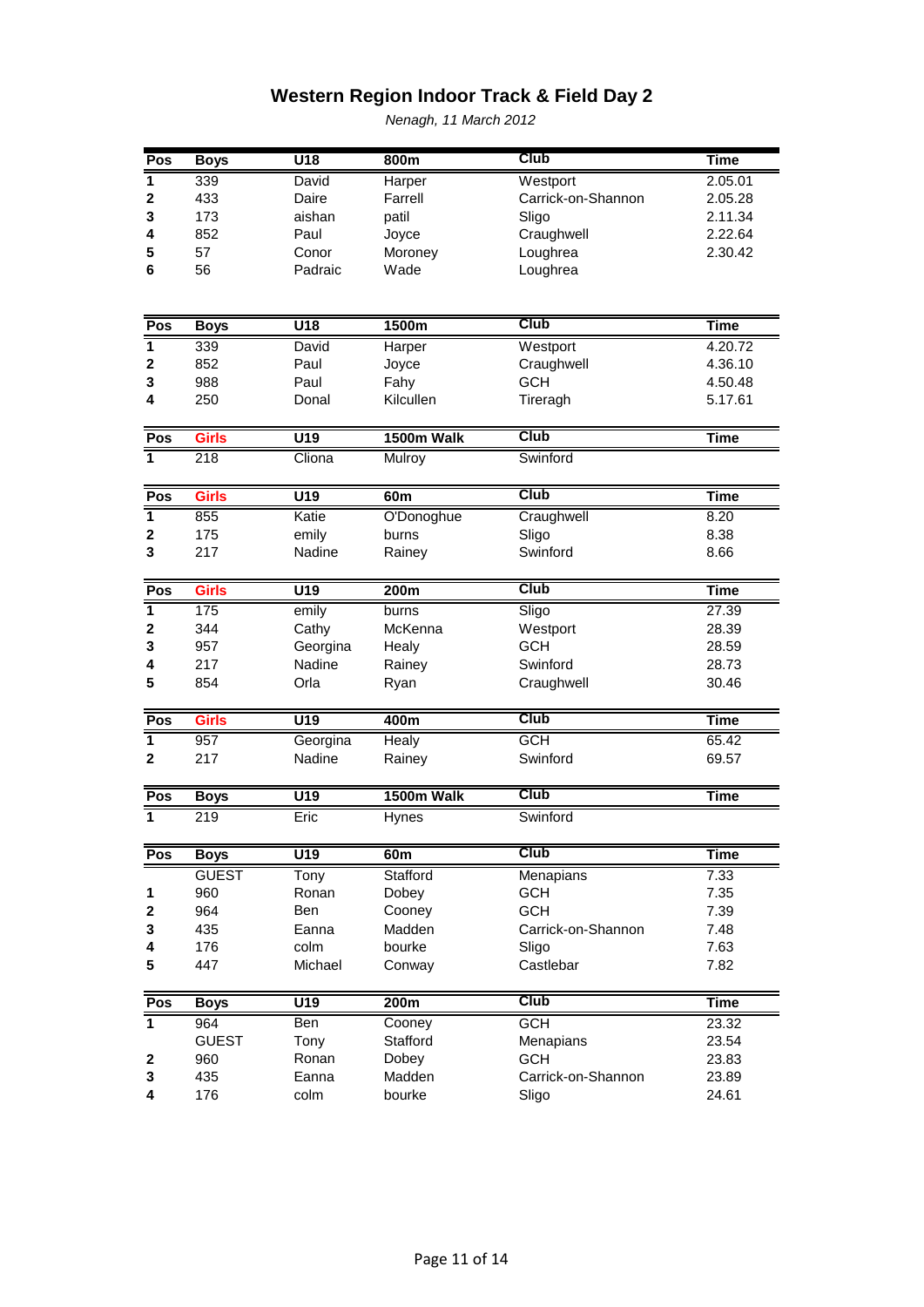| Pos            | <b>Boys</b>  | $\overline{U19}$ | 400m            | <b>Club</b>        | <b>Time</b> |
|----------------|--------------|------------------|-----------------|--------------------|-------------|
| 1              | 435          | Eanna            | Madden          | Carrick-on-Shannon | 53.78       |
| $\mathbf{2}$   | 958          | Anthony          | Hebron          | <b>GCH</b>         | 54.12       |
| 3              | 965          | Sean             | Kyne            | <b>GCH</b>         | 54.47       |
| 4              | 962          | Shane            | Fahy            | <b>GCH</b>         | 54.69       |
| Pos            | <b>Boys</b>  | $\overline{U19}$ | 800m            | <b>Club</b>        | <b>Time</b> |
| 1              | 962          | Shane            | Fahy            | <b>GCH</b>         | 2.13.70     |
| $\mathbf{2}$   | 447          | Michael          | Conway          | Castlebar          | 2.17.55     |
| Pos            | <b>Boys</b>  | $\overline{U19}$ | 1500m           | <b>Club</b>        | <b>Time</b> |
| 1              | 961          | John             | Moroney         | <b>GCH</b>         | 4.34.42     |
| $\mathbf{2}$   | 104          | Shane            | Roddy           | North Sligo        | 5.21.47     |
| Pos            | <b>Girls</b> | <b>Senior</b>    | 400m            | <b>Club</b>        | <b>Time</b> |
| $\overline{1}$ | 858          | Ashley           | McDonnell       | Craughwell         | 63.49       |
| Pos            | <b>Girls</b> | <b>Senior</b>    | 800m            | <b>Club</b>        | <b>Time</b> |
| $\overline{1}$ | 516          | Caoimhe          | Daniels         | <b>GCH SENIORS</b> | 2.31.03     |
| Pos            | <b>Men</b>   | <b>Senior</b>    | 60 <sub>m</sub> | <b>Club</b>        | <b>Time</b> |
| 1              | 966          | Ronan            | Coyle           | <b>GCH</b>         | 7.67        |
| $\mathbf 2$    | 519          | John             | Walkin          | Mayo               | 7.84        |
| 3              | 450          | David            | Conway          | Castlebar          | 7.86        |
| 4              | 131          | <b>Brian</b>     | Quigley         | Roscommon          | 10.82       |
|                | 132          | Declan           | <b>Hynes</b>    | Roscommon          | <b>DNF</b>  |
| Pos            | <b>Men</b>   | <b>Senior</b>    | 200m            | <b>Club</b>        | <b>Time</b> |
|                |              | Ronan            | Coyle           | <b>GCH</b>         | 25.19       |
| $\overline{1}$ | 966          |                  |                 |                    |             |

| Pos          | Men  | <b>Senior</b>  | 800m      | Club               | Time    |
|--------------|------|----------------|-----------|--------------------|---------|
| 1            | 1962 | Conor          | O'Rourke  | Unattached / GCH   | 2.11.48 |
| $\mathbf{2}$ | 514  | <b>Brendan</b> | Glynn     | <b>GCH SENIORS</b> | 2.15.72 |
|              |      |                |           |                    |         |
| Pos          | Men  | <b>Senior</b>  | 1500m     | <b>Club</b>        | Time    |
| $\mathbf{1}$ | 517  | Eddie          | Costello  | <b>GCH SENIORS</b> | 4.17.47 |
| $\mathbf{2}$ | 513  | Cormac         | McDonnell | <b>GCH SENIORS</b> | 4.29.35 |
| 3            | 515  | Derek          | Murray    | <b>GCH SENIORS</b> | 4.32.43 |
|              |      |                |           |                    |         |
| 4            | 1963 | Jarlath        | O'Rourke  | Unattached / GCH   | 5.03.24 |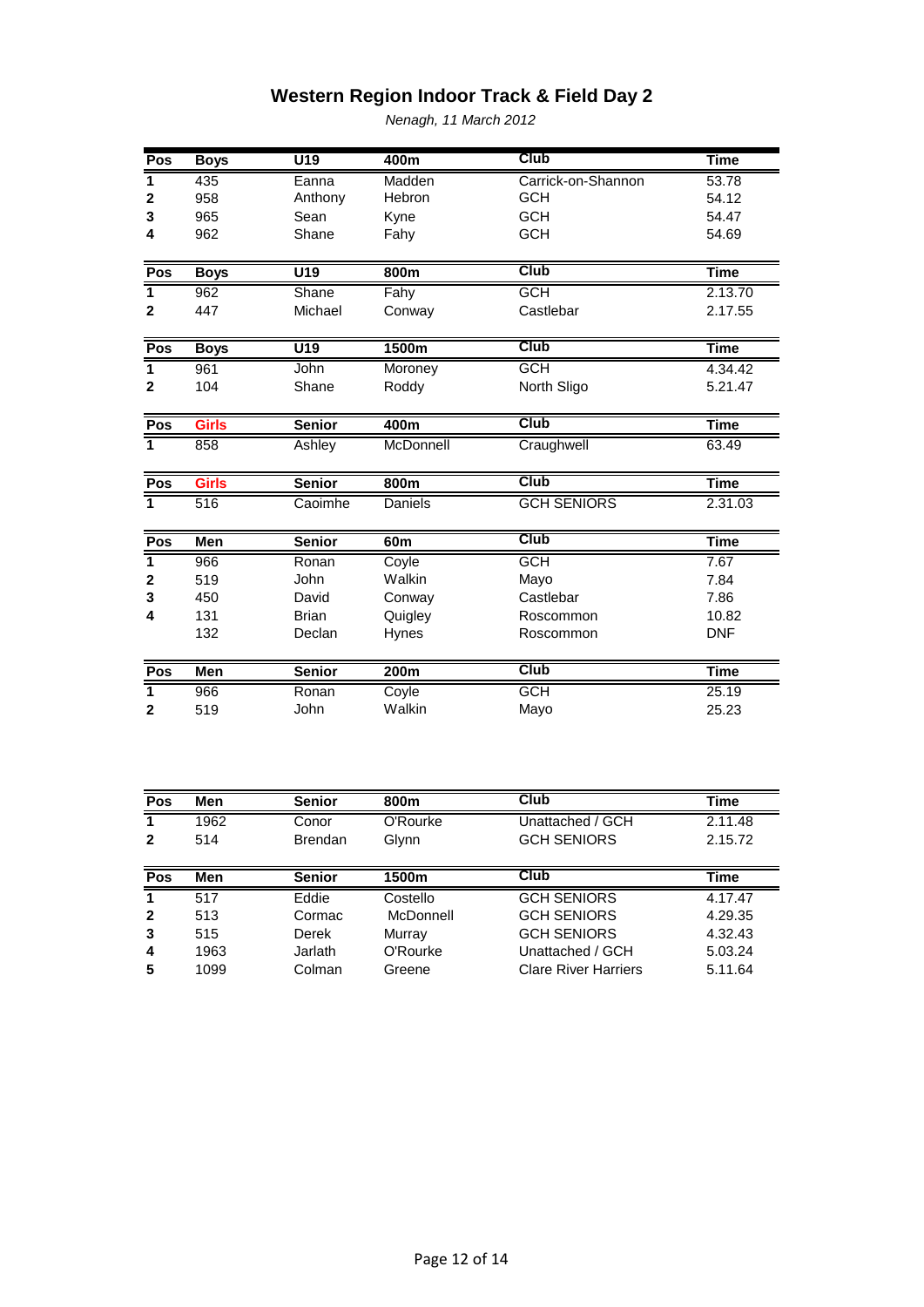| Pos                     | <b>Girls</b> | $\overline{U12}$ | Relay        | <b>Club</b>            | <b>Time</b> |
|-------------------------|--------------|------------------|--------------|------------------------|-------------|
| 1                       | 457          |                  |              | Claremorris            | 59.82       |
| $\mathbf 2$             | 860          |                  |              | Craughwell             | 64.09       |
| 3                       | 225          |                  |              | Swinford               | 66.11       |
| 4                       | 437          |                  |              | Carrick-on-Shannon     | 68.41       |
| 5                       | 46           |                  |              | Longford               | 68.96       |
| 6                       | 861          |                  |              | Craughwell B           | 69.02       |
| 7                       | 967          |                  |              | <b>GCH</b>             | 69.31       |
| 8                       | 862          |                  |              | Craughwell C           | 74.04       |
|                         |              |                  |              |                        |             |
| Pos                     | <b>Boys</b>  | $\overline{U12}$ | <b>Relay</b> | <b>Club</b>            | <b>Time</b> |
| 1                       | 459          |                  |              | Claremorris            | 59.97       |
| $\mathbf 2$             | 395          |                  |              | <b>B'sloe&amp;Dist</b> | 60.54       |
| 3                       | 36           |                  |              | Athenry A              | 60.77       |
| 4                       | 863          |                  |              | Craughwell             | 61.39       |
| 5                       | 47           |                  |              | Longford               | 64.01       |
| 6                       | 180          |                  |              | Sligo                  | 64.53       |
| $\overline{7}$          | 864          |                  |              | Craughwell B           | 65.82       |
| 8                       | 252          |                  |              | Tireragh               | 67.49       |
| 9                       | 438          |                  |              | Carrick-on-Shannon     | 67.93       |
| Pos                     | <b>Girls</b> | $\overline{U13}$ | <b>Relay</b> | <b>Club</b>            | <b>Time</b> |
| $\overline{\mathbf{1}}$ | 34           |                  |              | <b>Athenry A</b>       | 59.03       |
| $\mathbf 2$             | 969          |                  |              | <b>GCH</b>             | 59.48       |
| 3                       | 865          |                  |              | Craughwell             | 61.41       |
| 4                       | 35           |                  |              | Athenry B              | 61.95       |
| 5                       | 48           |                  |              | Longford               | 62.29       |
| 6                       | 439          |                  |              | Carrick-on-Shannon     | 63.63       |
| 7                       | 181          |                  |              | Sligo                  | 64.73       |
| 8                       | 458          |                  |              | Claremorris            | 66.34       |
| 9                       | 49           |                  |              | Longford B             | 68.85       |
| 10                      | 990          |                  |              | Longford C?            | 69.75       |
|                         | 60           |                  |              | Loughrea               | DQ          |
| Pos                     | <b>Boys</b>  | U13              | <b>Relay</b> | <b>Club</b>            | <b>Time</b> |
| 1                       | 866          |                  |              | Craughwell             | 58.39       |
| $\mathbf 2$             | 398          |                  |              | B'sloe&Dist            | 60.00       |
| 3                       | 460          |                  |              | Claremorris            | 60.22       |
| 4                       | 346          |                  |              | Westport               | 60.97       |
| 5                       | 867          |                  |              | Craughwell B           | 61.51       |
| 6                       |              |                  |              | Sligo                  | 62.55       |
| 7                       | 440          |                  |              | Carrick-on-Shannon     | 64.64       |
| Pos                     | <b>Girls</b> | $\overline{U14}$ | <b>Relay</b> | <b>Club</b>            | <b>Time</b> |
| $\overline{\mathbf{1}}$ | 868          |                  |              | Craughwell             | 2.01.64     |
| 2                       | 133          |                  |              | Roscommon              | 2.09.20     |
| 3                       | 396          |                  |              | B'sloe&Dist            | 2.11.80     |
| 4                       | 183          |                  |              | Sligo                  | 2.16.59     |
|                         |              |                  |              | <b>Club</b>            |             |
| Pos                     | <b>Boys</b>  | U14              | Relay        |                        | <b>Time</b> |
| $\overline{\mathbf{1}}$ | 869          |                  |              | Craughwell             | 1.57.37     |
| 2                       | 972          |                  |              | <b>GCH</b>             | 1.58.69     |
| 3                       | 253          |                  |              | Tireragh               | 2.04.75     |
| 4                       | 870          |                  |              | Craughwell B           | 2.05.01     |
| 5                       | 228          |                  |              | Swinford               | 2.08.51     |